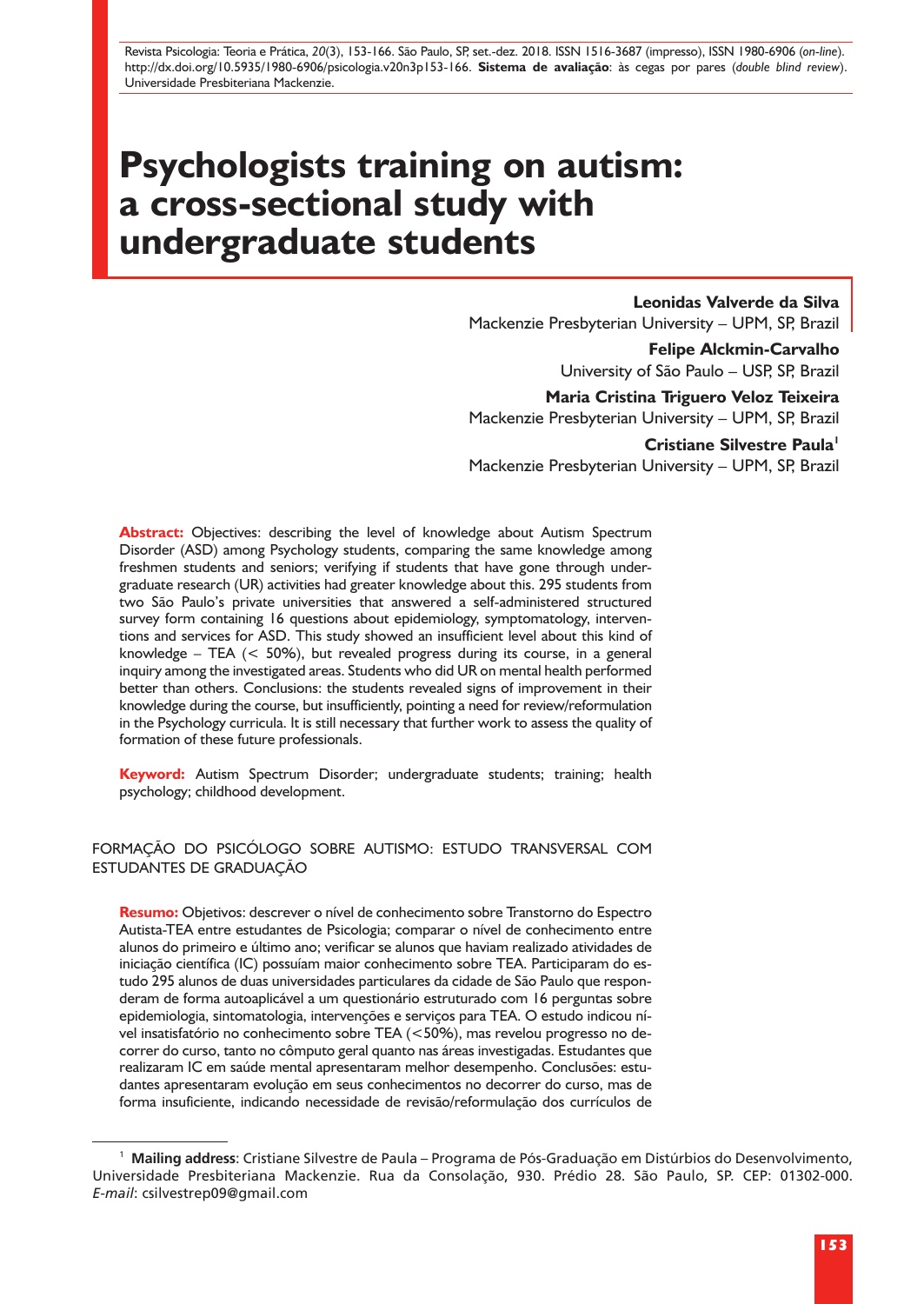Psicologia. Ainda é necessário que futuros trabalhos avaliem a qualidade de formação desses futuros profissionais.

**Palavras-chave:** Transtorno do Espectro Autista; estudantes universitários; capacitação; psicologia da saúde; desenvolvimento infantil.

FORMACIÓN DEL PSICÓLOGO EN AUTISMO: ESTUDIO TRANSVERSAL CON ESTUDIANTES DE LICENCIATURA

**Resumen:** Objetivos: describir el nivel de conocimientos sobre Trastorno del Espectro del Autismo (TEA) entre estudiantes de Psicología; comparar el nivel de conocimientos entre alumnos del primer y último año; verificar si los alumnos que realizaron actividades de (IC) tenían mayor conocimiento sobre TEA. 295 alumnos de graduación de dos universidades privadas de la ciudad São Paulo respondieron a un cuestionario estructurado con 16 preguntas sobre epidemiología, sintomatología, intervenciones y servicios para TEA. El estudio indicó nivel insatisfactorio de conocimiento sobre TEA (< 50%), pero reveló progreso en el transcurso del curso, tanto para los cálculos generales como en las cuatro áreas investigadas. Estudiantes que realizaron IC en salud mental mostraron mejor desempeño. Conclusiones: estudiantes presentaron evolución en sus conocimientos a lo largo del curso, pero de forma insuficiente, indicando necesidad de revisión/reformulación de los currículos de Psicología. Continua siendo necesario que futuros trabajos evaluen la calidad de formación de esos futuros profesionales.

Palabras clave: Trastorno del Espectro del Autismo; estudiantes universitarios; capacitación; psicología de la salud; desarrollo infantil.

#### **Introduction**

Autism Spectrum Disorder (ASD) is a neurodevelopmental disorder with early onset and chronic progression. It is characterized by a deviation in one's social development with the presence of restrictive and stereotyped behaviors/thoughts (American Psychiatric Association, 2013).

Even though ASD is already well-established based on studies published since the 1940s, its signs and symptoms vary, as do the disorder's levels of severity. Additionally, there is no biological marker for ASD, meaning it is identified through proper clinical assessment, preferably performed by a multidisciplinary team, which establishes the individual's clinical profile along with potentialities and main deficits (Brentani et al., 2013). The psychologist, together with the physician (preferably a psychiatrist, a pediatrician or a neurologist), is one of the most important professionals within the multidisciplinary team because s/he is responsible for establishing the diagnosis (Bordini et al., 2014).

For this reason, qualified training in typical and atypical development is essential for a psychologist's good practice. In this sense, psychology students are expected to be prepared and be able to listen to parents' complaints concerning ASD and recognize characteristic signs and symptoms, as well as noticing the differentials of this disorder. Therefore, several authors defend the inclusion of subjects and content in the curricula of undergraduate psychology programs and of other professions in the health field to contribute to the identification of ASD and also to assist children, youth, and adults with ASD (Paula, Belisásio Filho, & Teixeira, 2016; Paula, Lauridsen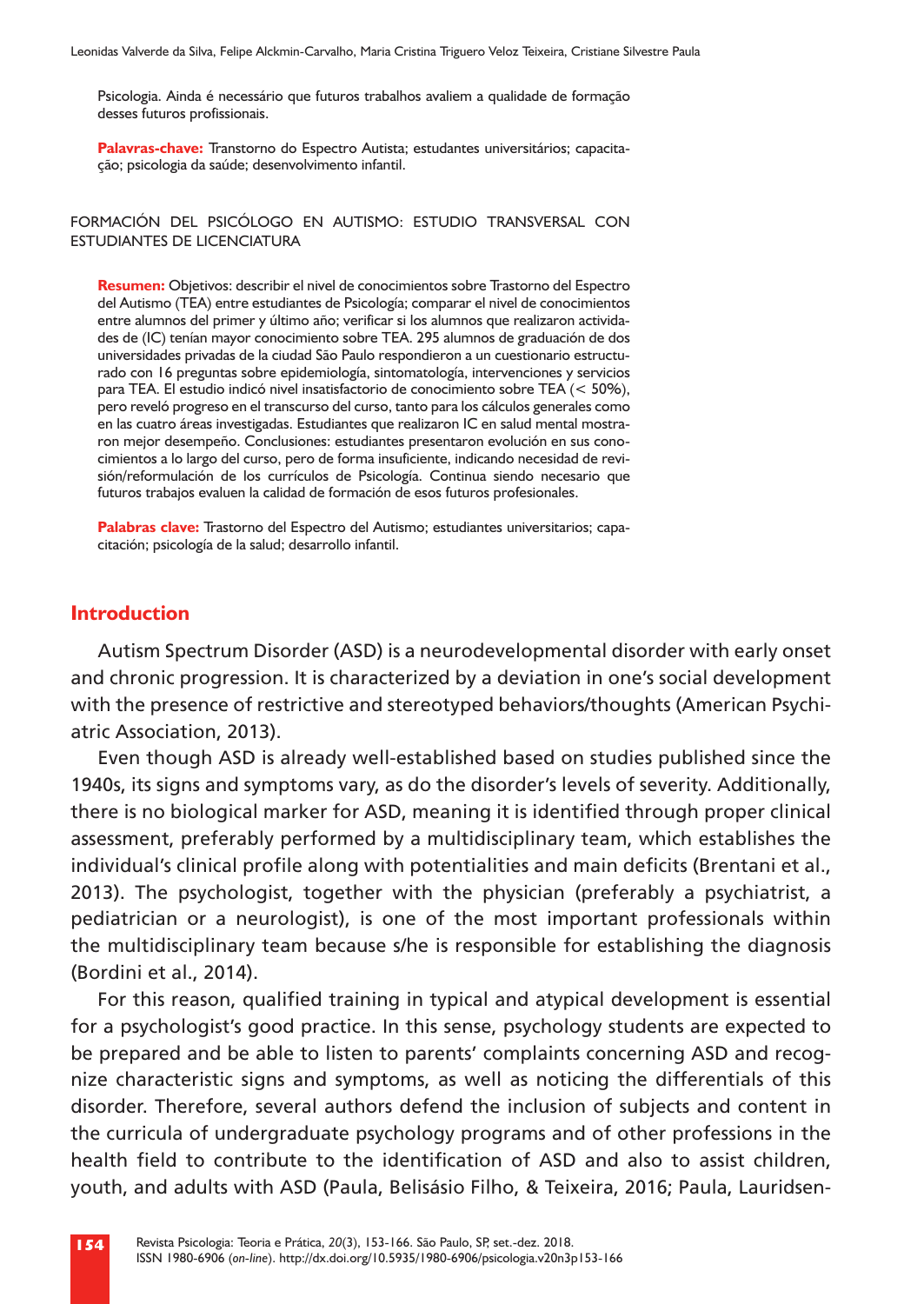Ribeiro, Wissow, Bordin, & Evans-Lacko, 2012). Note that undergraduate programs in Psychology currently available in Brazil are based on a generalist and interdisciplinary model, in accordance with the national curricular guidelines established in 2004 (and updated in 2011), which are supposed to include the possibility of students choosing areas they want to emphasize via supervised training or by taking courses that meet different social demands (Ministério da Educação, 2011). At the same time, studies show that psychologists play an important role in the Brazilian context, as Brazil is one of the countries with the highest number of psychologists, both in comparison to the world average and to other countries in South America, such as Uruguay. Even though most (approximately 70%) of these professionals work outside the Brazilian Public Health System (SUS), there are psychologists available in several Psychosocial Care Centers (CAPS) around Brazil, and in approximately 14% of the Primary Health Care Units in the state of São Paulo (Paula et al., 2012).

Considering that psychologists are highly relevant in the identification and treatment of people with mental health problems, including ASD, identifying the type and quality of education psychologists receive is key, especially due to a lack of data concerning this context in Brazil. A survey conducted in one of the most important Brazilian scientific periodicals addressing the education of psychologists reveals that only two studies have focused on the subject concerning education directed to ASD: one theoretical paper published 14 years ago (Souza et al., 2004) and a recent study investigating the empirical data of a sample of undergraduates from psychology programs provided by public and private universities located in Sao Paulo (Paula et al., 2016). The study published in 2016 reports that 85 senior students from the Psychology programs of both public and private colleges presented good general knowledge concerning the identification and assistance provided to individuals with ASD, particularly knowledge concerning devices within the SUS, therapeutic approaches, and medications. In contrast, their level of specific knowledge that is compatible to specialized education provided in Psychology, which includes information regarding the clinical condition of ASD, etiology and epidemiological data, was considered to be regular or poor. These results are a warning about the preparation of these students who will soon be in the job market, but they do not help one to understand how knowledge of ASD is gained during the educational process of a Psychology program.

Continuing the aforementioned study, this study's objectives include verifying and comparing the level of clinical and epidemiological knowledge concerning ASD between  $1<sup>st</sup>$  and 5th-year undergraduate Psychology students. A secondary objective is verifying whether additional training provided through projects of scientific research initiation in the field of mental health is associated with the students' level of knowledge concerning ASD.

#### **Method**

This sectional study included a sample of 295 undergraduate students from the undergraduate psychology programs of two private universities located in the city of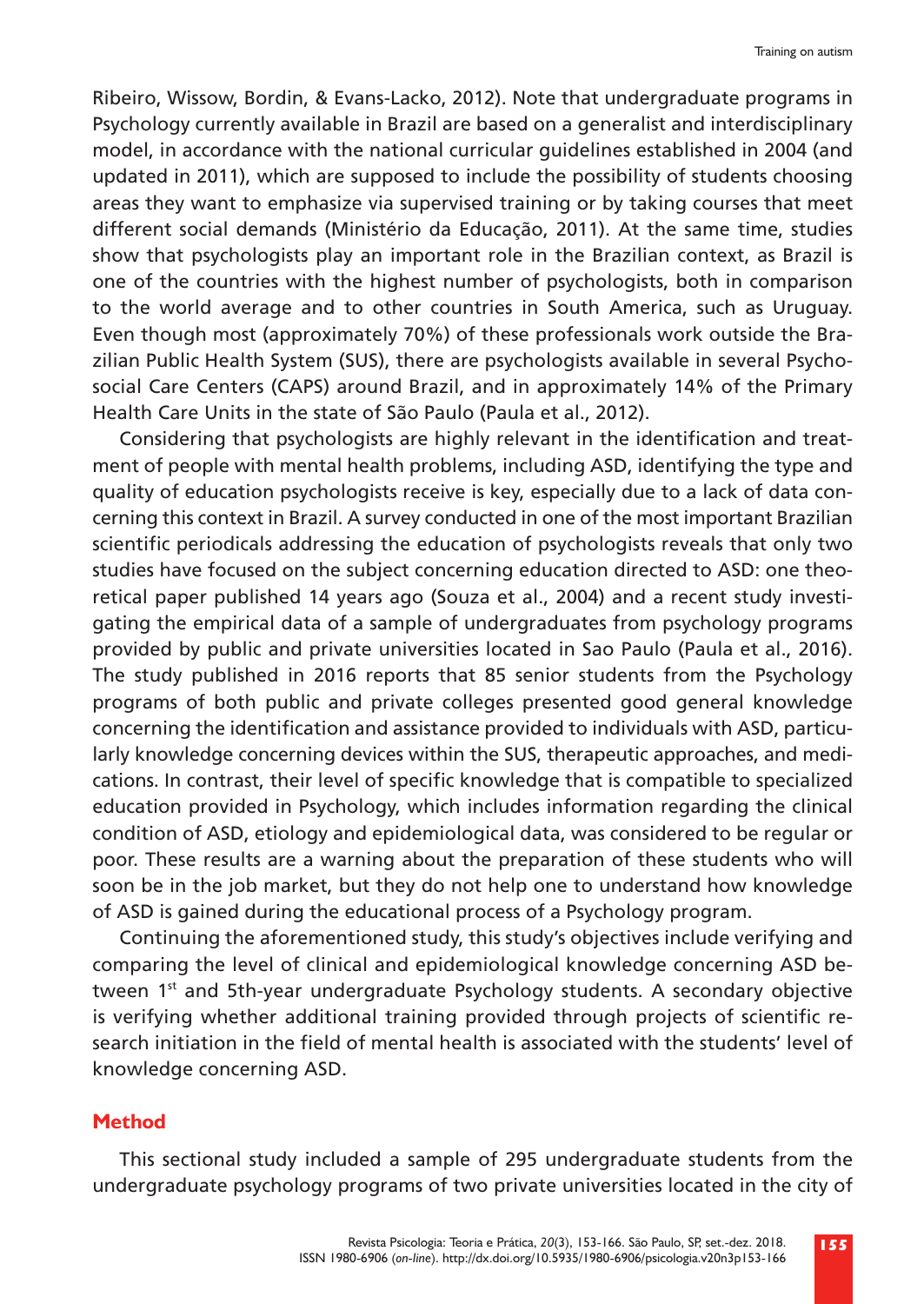Sao Paulo, SP, Brazil: one of which has 130,000 students and the other has 40,000 students, 3,400 (2.6%) and 1,400 (3.5%) of whom were enrolled in psychology programs, respectively.

Inclusion criteria were: (i) being regularly enrolled in the  $1<sup>st</sup>$  or  $5<sup>th</sup>$  year of the undergraduate Psychology programs of two universities located in the city of Sao Paulo and (ii) being older than 18 years of age. The students were 23 years old on average  $(SD = 7.1)$ ; 252 were women (85.4%), and 189 (64.1%) were attending the 1<sup>st</sup> year of the program.

# **Instruments**

A questionnaire was developed to address epidemiological, clinical, and intervention aspects and the use of mental health services in Brazil. This questionnaire was based on the study by Paula et al. (2016) and was improved considering the limitations reported.

The updated questionnaire has multiple-choice questions classified into four categories: (i) four questions address epidemiology including its general prevalence in the population and frequency according to sex; (ii) four questions address the disorder's clinical characteristics, such as diagnostic criteria and signs/symptoms; (iii) four questions address evidence-based drug therapies and psychotherapies; (iv) two questions address mental health services and the composition of the health staff in Brazilian services. In addition to these 14 questions, the questionnaire presents two vignettes. The first describes the case of a four-year-old boy whose parents had reported atypical development to their pediatrician since early childhood but the diagnosis was postponed; a diagnosis of ASD was established at the age of three. The second vignette describes a five-year-old girl who was born prematurely, but whose parents had not identified delayed development until she was enrolled in school. A question was posed at the end of each vignette about what would be the most appropriate intervention for each case. Thus, the questionnaire totaled 16 multiple-choice questions and an additional question asking whether the student had taken part in a Scientific Research initiation program. Both questionnaire versions were individually self-applied.

# **Data collection and analysis procedures**

The study's participants were invited in their classrooms or through social networks (e.g., Facebook, Twitter). Data were collected on the institutions' premises according to the participants' availability. All the participants signed free and informed consent forms, and the project was approved by the Institutional Review Board at the Mackenzie Presbyterian University (Protocol No. P025/11/12).

# **Statistical analysis**

Data were compiled and analyzed using SPSS, version 19.0. Descriptive statistical analyses were performed to identify means and standard deviations of the number of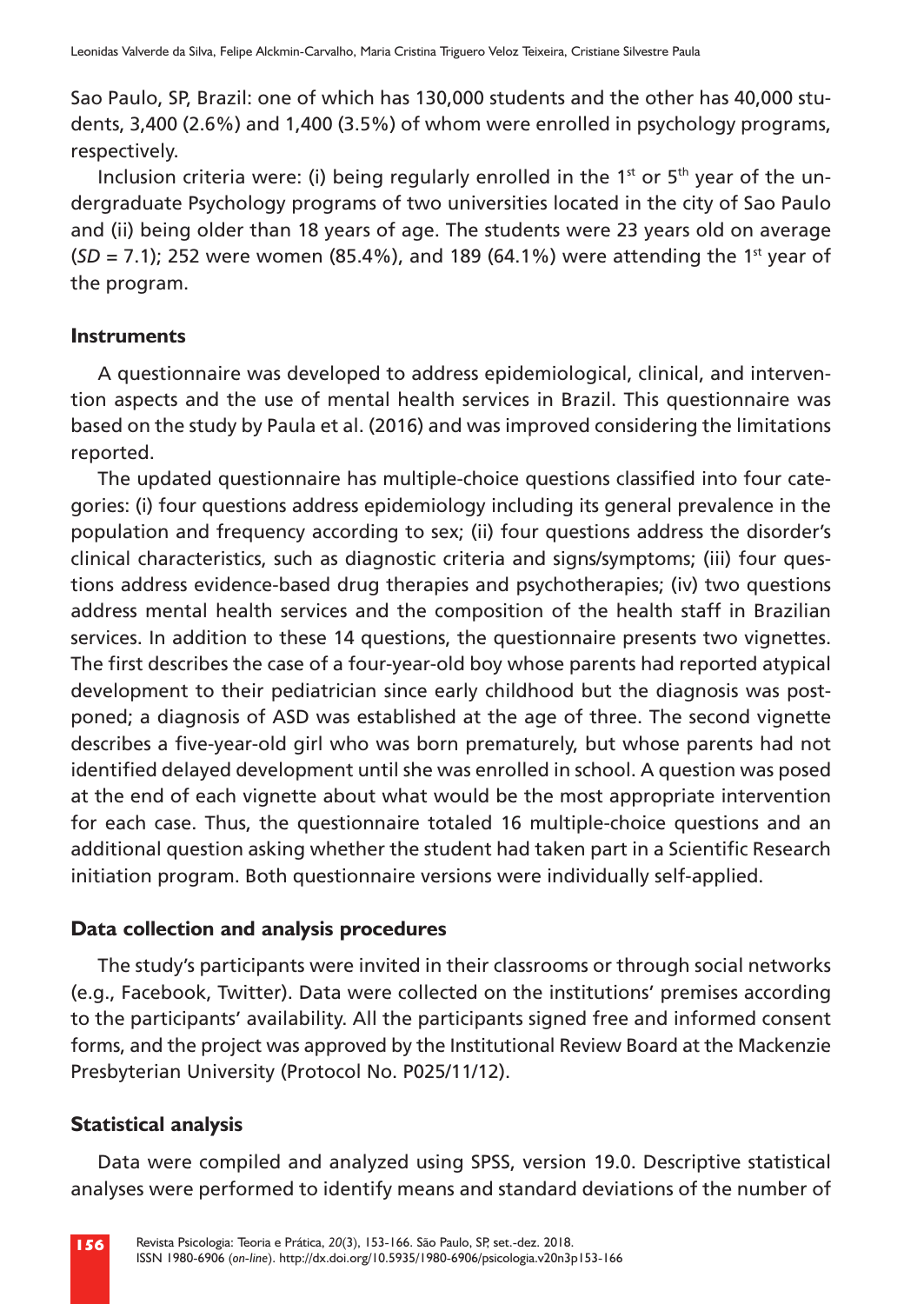correct answers. Bivariate inferential statistical analyses tested differences in the levels of knowledge of students according to the period they were attending, controlling for extracurricular academic activities linked to scientific research. Mean difference tests (Student's t-test) were performed for the continuous variables with normal distribution, and the non-parametric Chi-square test was performed for the categorical variables. Significance was calculated using Pearson's test or Fisher's Exact test, when applicable. A significance level of 5% was adopted to reject the null hypotheses.

## **Results**

A moderate number of correct answers was found when the scores obtained by the 1<sup>st</sup> and 5th-year undergraduate Psychology students were grouped together; none of the 16 questions achieved a percentage of correct answers above 50%, and half the questions achieved a percentage below 30%. The questions that the students most frequently answered correctly were those related to the early signs of ASD (46.1%) and evidence-based therapeutic approaches (42.2%). On the other hand, a low level of correct answers was identified in items related to Epidemiology (only 10.2% in the distribution according to sex and 5.4% for rate of prevalence), the most appropriate interventions for the cases presented in the vignettes (9.9%), and those regarding screening scales available in Brazil (2.2%). Additionally, a gap was found between the correct answers provided to a theoretical question addressing therapeutic approaches (42.2%) and the question addressing the application of these approaches into practice. That is when the students had to propose the most appropriate therapies for the cases presented in the vignettes, 28.6% and 9.9% were correct answers.

As expected, the 5th-year students had the best performance, a total mean of 6.5 (*SD* = 2.4) compared to the 3.4 (*SD*=2.1) achieved by the 1st-year students, which is a statistically significant difference (*p* < 0.01; CI95%: 2.6 – 3.6).

Table 2 shows that, in general, the 5th-year students performed better than the 1st-year students considering each of the questionnaire's questions. A statistically significant difference was found in 14 of the 16 questions. The two questions in which significant differences were not found referred to failures in the development of children with ASD and the etiology of ASD. The most expressive differences were found in the questions concerning the most recommended therapies for ASD, in which the 5th-year students were nine and 20 times more likely to answer correctly compared to the 1st-year students. Another answer that deserves to be highlighted was related to the most appropriate facility/unit within the public health system to care for individuals with ASD; 5th-year students answered correctly seven times more than the 1st-year students (*p* < 0.01; OR = 7.28; CI95%: 4.22-12.56).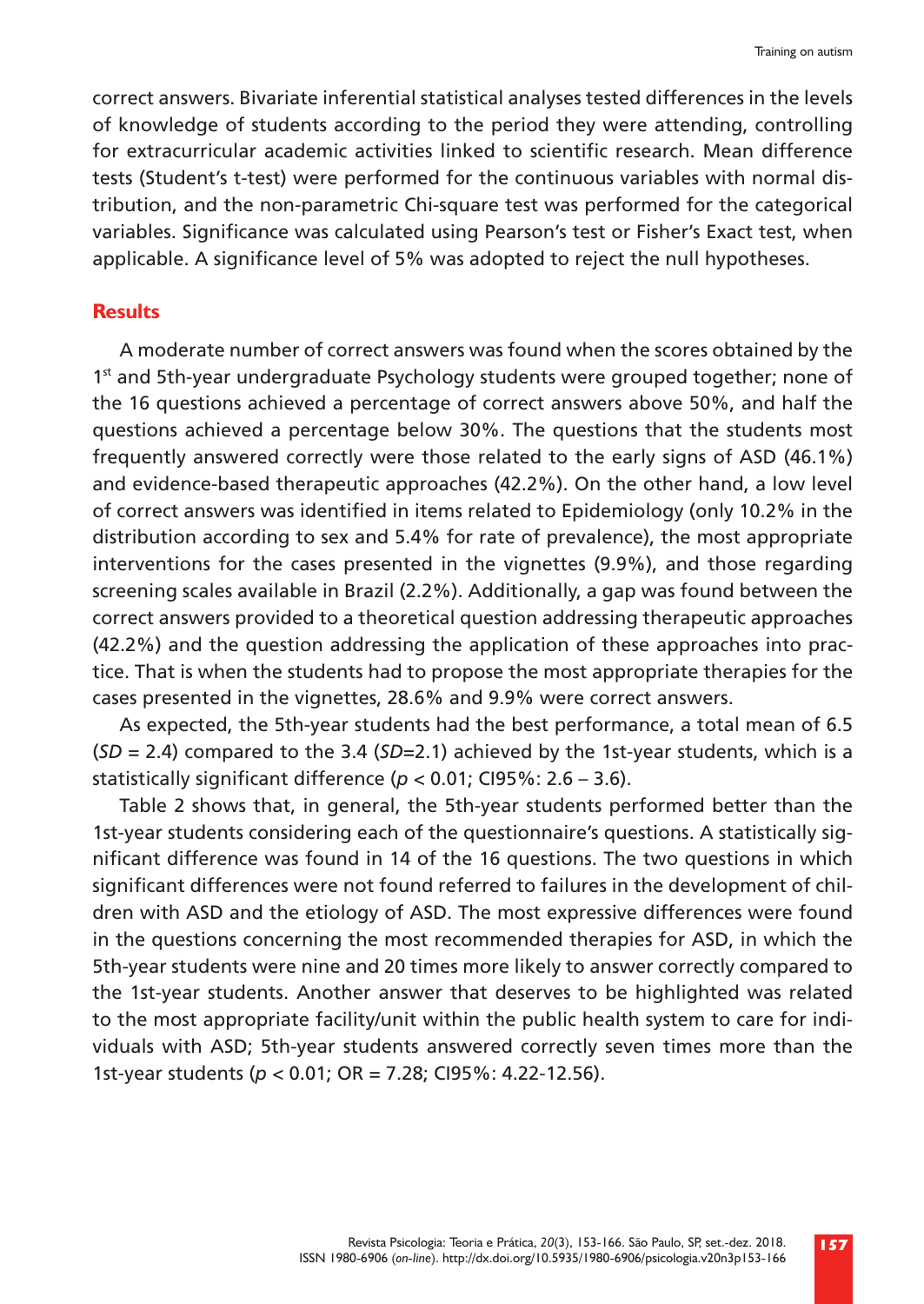# **Table 1. Distribution of correct answers according to each of the questions addressing knowledge regarding ASD in the total sample (N = 295).**

|                                                         | Total number of correct answers |      |
|---------------------------------------------------------|---------------------------------|------|
| <b>Questionnaire items</b>                              | N.                              | (% ) |
| Signs that suggest ASD among 18 to 24-month children    | 136                             | 46.1 |
| Therapeutic approach with greater evidence of efficacy* | 124                             | 42.2 |
| Symptoms minimized with medication*                     | 109                             | 37.1 |
| Failure in the development of children with ASD**       | 102                             | 34.8 |
| Etiology of ASD**                                       | 102                             | 34.8 |
| Diagnosis criteria                                      | 96                              | 32.5 |
| Primary facility in the public health system***         | 96                              | 33.0 |
| Composition of multidisciplinary team                   | 90                              | 30.5 |
| Characteristics that suggest autism***                  | 86                              | 29.6 |
| Vignette - Joaquim (most appropriate intervention)*     | 84                              | 28.6 |
| Savant Skill***                                         | 83                              | 28.5 |
| Occurrence of ASD among siblings                        | 77                              | 26.1 |
| Distribution according to sex**                         | 30                              | 10.2 |
| Vignette - Maria Luísa (most appropriate intervention)* | 29                              | 9.9  |
| ASD prevalence                                          | 16                              | 5.4  |
| Screening scales                                        | 6                               | 2.0  |

\* Dropout of one case; \*\* dropout of two cases; \*\*\* dropout of four cases.

**Table 2. Level of knowledge on the ASD questionnaire according to the school year and univariate analysis: odds ratio with a confidence interval of 95% [OR (CI 95%)] and p-values for the Chi-square test (N = 295).**

|                                                            |                  | <b>School Year</b>     |                        |                          |                |
|------------------------------------------------------------|------------------|------------------------|------------------------|--------------------------|----------------|
|                                                            |                  | $\mathsf{I}^{\circ}$   | 5°                     | $OR*$                    |                |
| <b>Ouestionnaire's items</b>                               |                  | N(%)                   | N(%)                   | (CI 95%)**               | P              |
| Failures in the development of children with ASD           | Correct<br>Wrong | 65(34.6)<br>123(65.4)  | 37(35.2)<br>68 (64.8)  | 1.03<br>$(0.62 - 1.70)$  | 0.91           |
| Signs of ASD in 18- to 24-month-old children               | Correct<br>Wrong | 79 (41.8)<br>110(58.2) | 57 (53.8)<br>49 (46.2) | 1.62<br>$(1.00 - 2.61)$  | 0.04           |
| Therapeutic approach with the highest evidence of efficacy | Correct<br>Wrong | 45 (23.9)<br>143(76.1) | 79 (74.5)<br>27(25.5)  | 9.29<br>$(5.36 - 16.12)$ | 0.04<br>< 0.01 |

(*continues*)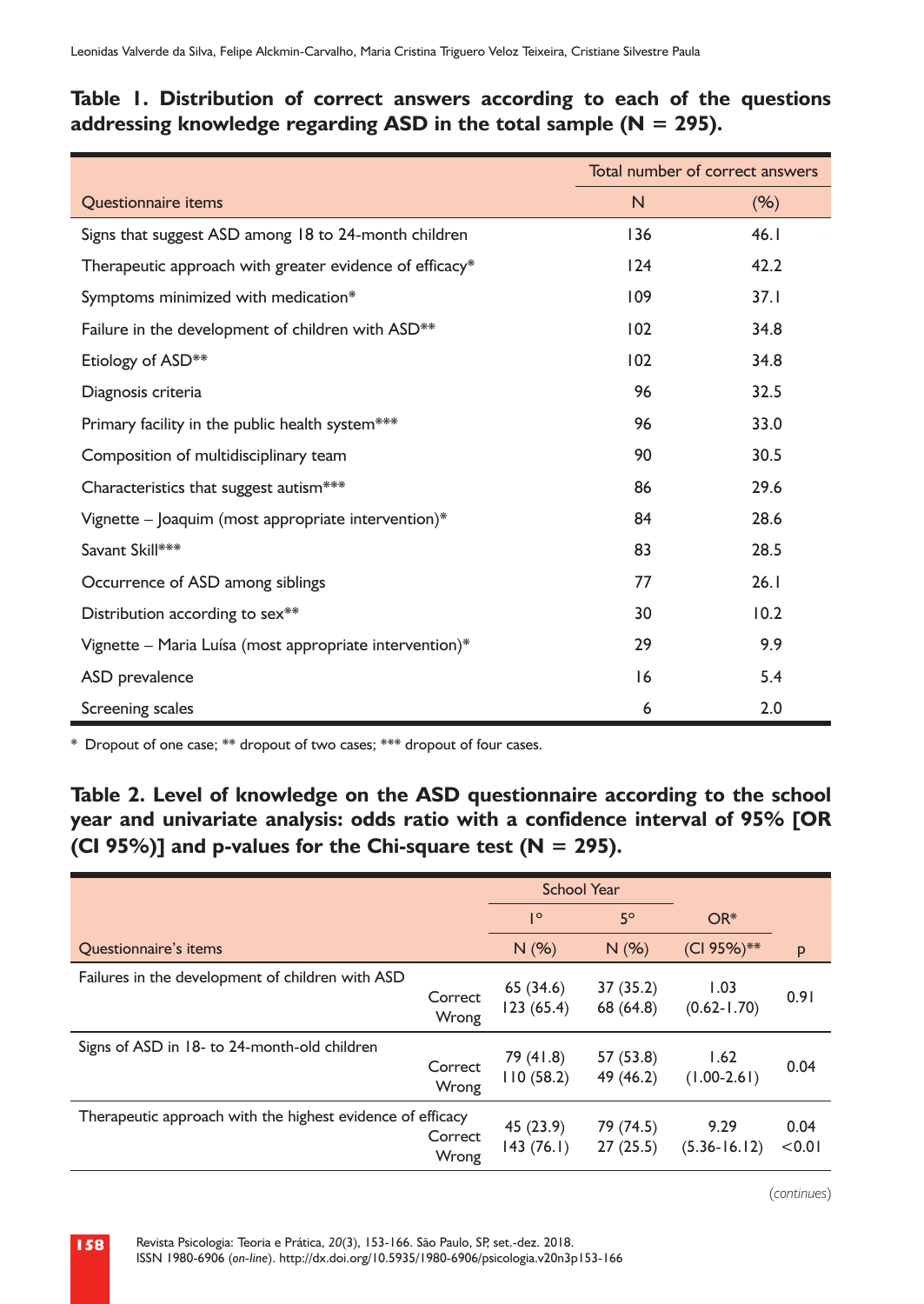**Table 2. Level of knowledge on the ASD questionnaire according to the school year and univariate analysis: odds ratio with a confidence interval of 95% [OR (CI 95%)] and p-values for the Chi-square test (N = 295).** (*conclusion*)

|                                                        |                  | <b>School Year</b>      |                        |                           |        |
|--------------------------------------------------------|------------------|-------------------------|------------------------|---------------------------|--------|
|                                                        |                  | $\mathsf{I}^\circ$      | $5^\circ$              | OR*                       |        |
| Questionnaire's items                                  |                  | N (%)                   | N(%)                   | (CI 95%)**                | p      |
| Symptoms minimized with medication                     | Correct<br>Wrong | 60(31.9)<br>128(68.1)   | 49 (46.2)<br>57 (53.8) | 1.83<br>$(1.12 - 2.99)$   | 0.01   |
| <b>ASD Etiology</b>                                    | Correct<br>Wrong | 65 (34.6)<br>123(65.4)  | 37 (35.2)<br>68 (64.8) | 1.03<br>$(0.62 - 1.70)$   | 0.90   |
| Diagnostic criteria                                    | Correct<br>Wrong | 44 (23.3)<br>145 (76.7) | 52 (49.I)<br>54 (50.9) | 3.17<br>$(1.90 - 5.27)$   | < 0.01 |
| Primary facility in the Public health system           | Correct<br>Wrong | 32 (17.3)<br>153 (82.7) | 64 (60.4)<br>42 (39.6) | 7.28<br>$(4.22 - 12.56)$  | < 0.01 |
| Characteristics that suggest autism                    | Correct<br>Wrong | 43(23.1)<br>143 (76.9)  | 43 (41.0)<br>62 (59.0) | 2.30<br>$(1.37 - 3.87)$   | < 0.01 |
| Composition of a multidisciplinary team                | Correct<br>Wrong | 49 (25.9)<br>140(74.1)  | 41 (38.7)<br>65(61.3)  | 1.80<br>$(1.08 - 2.99)$   | 0.02   |
| Savant Skill                                           | Correct<br>Wrong | 38 (20.5)<br>149 (79.5) | 45 (42.5)<br>61(57.5)  | 2.85<br>$(1.68 - 4.82)$   | < 0.01 |
| Vignette - Joaquim<br>(most appropriate intervention)  | Correct<br>Wrong | 32 (17.0)<br>156 (83.0) | 52 (49.I)<br>54 (50.9) | 4.69<br>$(2.74 - 8.04)$   | < 0.01 |
| Occurrence of ASD among siblings                       | Correct<br>Wrong | 37 (19.6)<br>152 (80.4) | 40 (37.7)<br>66 (62.3) | 2.49<br>$(1.46 - 4.24)$   | < 0.01 |
| Distribution according to sex                          | Correct<br>Wrong | 10(5.3)<br>178 (94.7)   | 20 (19.0)<br>85 (81.0) | 4.18<br>$(1.87 - 9.34)$   | < 0.01 |
| Vignette - Maria Luísa (most appropriate intervention) | Correct<br>Wrong | 3(1.6)<br>185 (98.4)    | 26 (24.5)<br>80 (75.5) | 20.04<br>$(5.89 - 68.12)$ | < 0.01 |
| ASD prevalence                                         | Correct<br>Wrong | 4(2.1)<br>184 (97.9)    | 12(11.3)<br>94 (88.7)  | 5.87<br>$(1.84 - 18.70)$  | < 0.01 |
| Screening scales                                       | Correct<br>Wrong | 0(0.0)<br>189 (100)     | 6(5.7)<br>100 (94.3)   | 2.89<br>$(2.46 - 3.38)$   | < 0.01 |

\* OR: Odds Ratio; \*\* CI 95%: Confidence Interval of 95%.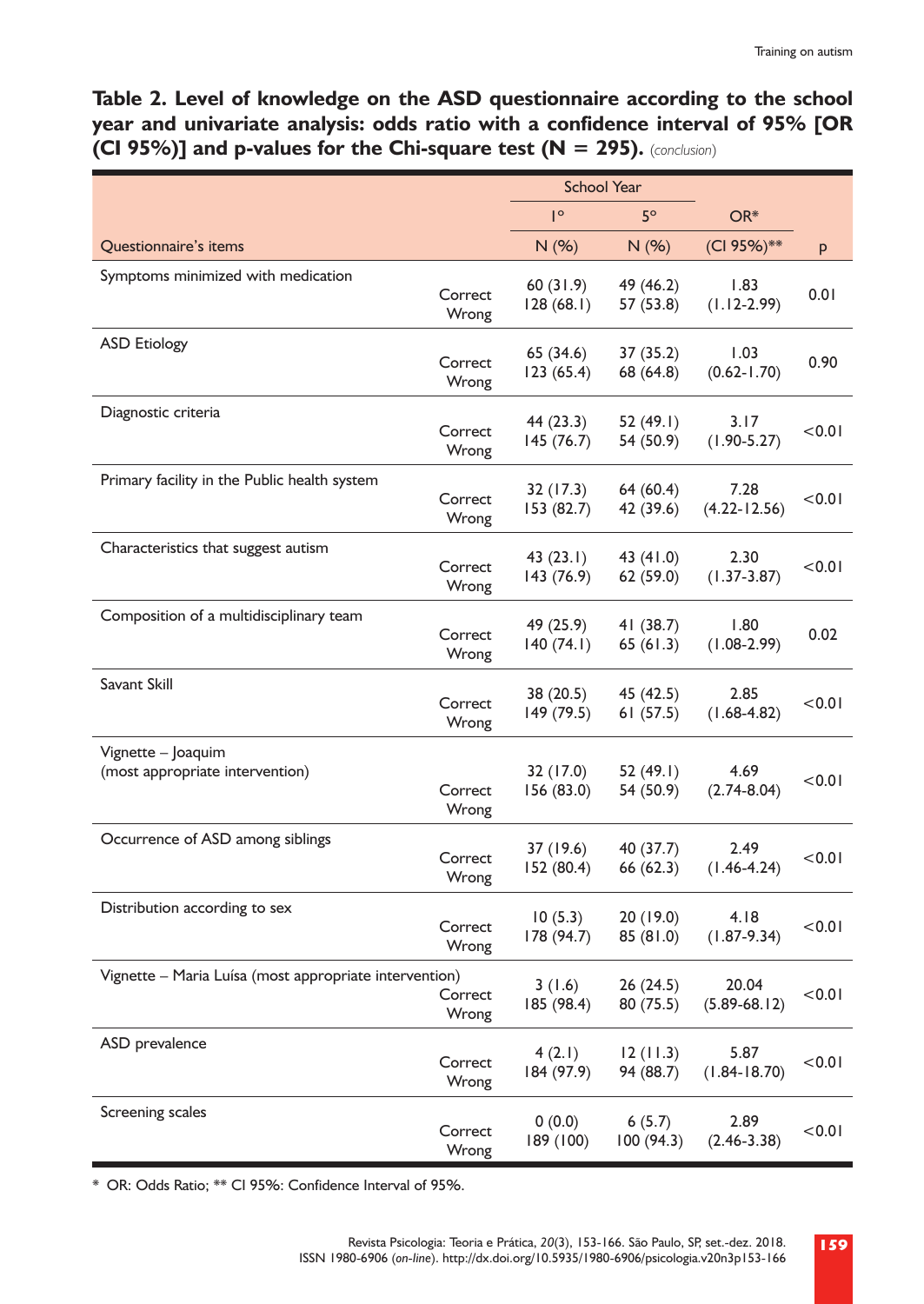When the performance of the undergraduate Psychology students was assessed according to the questionnaire's four domains, we found that the best performance was obtained in the two questions concerning the public health services directed to people with ASD: CAPS, as the most specialized unit within the public health system, and the one concerning the composition of multidisciplinary teams. On the other hand, the worst result was verified to be the topic Epidemiology (rate of prevalence, distribution according to sex, and occurrence of ASD among siblings and proportion of savants among people with ASD), with a mean of 2.88 points (*SD* = 0.91) among 1st-year students and 3.53 (*SD* = 0.72) among 5th-year students. The senior students presented the best performance in the four domains of the questionnaire (Table 3).

**Table 3. Comparison of the mean of wrong answers between 1st and 5th-year students according to the domains of the questionnaire addressing knowledge of ASD (N = 295).**

|                                     | Mean of errors (SD)*<br>per school year |            |        |                |
|-------------------------------------|-----------------------------------------|------------|--------|----------------|
| <b>Domains</b>                      | $\mathsf{I}^{\circ}$                    | $5^\circ$  | p      | $CI 95%$ **    |
| Epidemiology                        | 3,53(0,72)                              | 2,88(0,91) | < 0.01 | $-0,84; -0,46$ |
| <b>Health services</b>              | 1,57(0,59)                              | 1,01(0,74) | < 0.01 | $-0,72; -0,41$ |
| Evidence-based therapeutic approach | 3,25(0,83)                              | 2,06(1,08) | < 0.01 | $-1,41; -0,97$ |
| Symptomatology                      | 1,84(0,97)                              | 2,57(1,11) | < 0.01 | $-0.98; -0.47$ |

\* SD: Standard deviation; \*\* CI 95%: Confidence Interval of 95%

Only 11 of the participants (3.4%) had been initiated in scientific research and only one specifically in research regarding ASD. The mean of answers correctly answered by the students who had initiated scientific research in the field of mental health ( $N =$ 7, 2.4%) was compared to the mean of those who had not participated in any research project in this field ( $N = 288$ ; 97.6%). Data indicate that the first group scored higher than its counterparts (7.5 x 4.4), with statistically significant differences (*t* = -3.7; *p* = 0.008; CI95%: -5.0 – 1.1).

## **Discussion**

This research shows that none of the 295 Psychology students correctly answered more than 50% of the questions addressing ASD knowledge covering topics that are fundamental to good clinical practice, such as epidemiological and clinical data, evidence-based intervention models, and mental health services available within the SUS.

A low number of correct answers was identified in terms of therapeutic approaches most frequently recommended for the ASD cases presented in the two vignettes,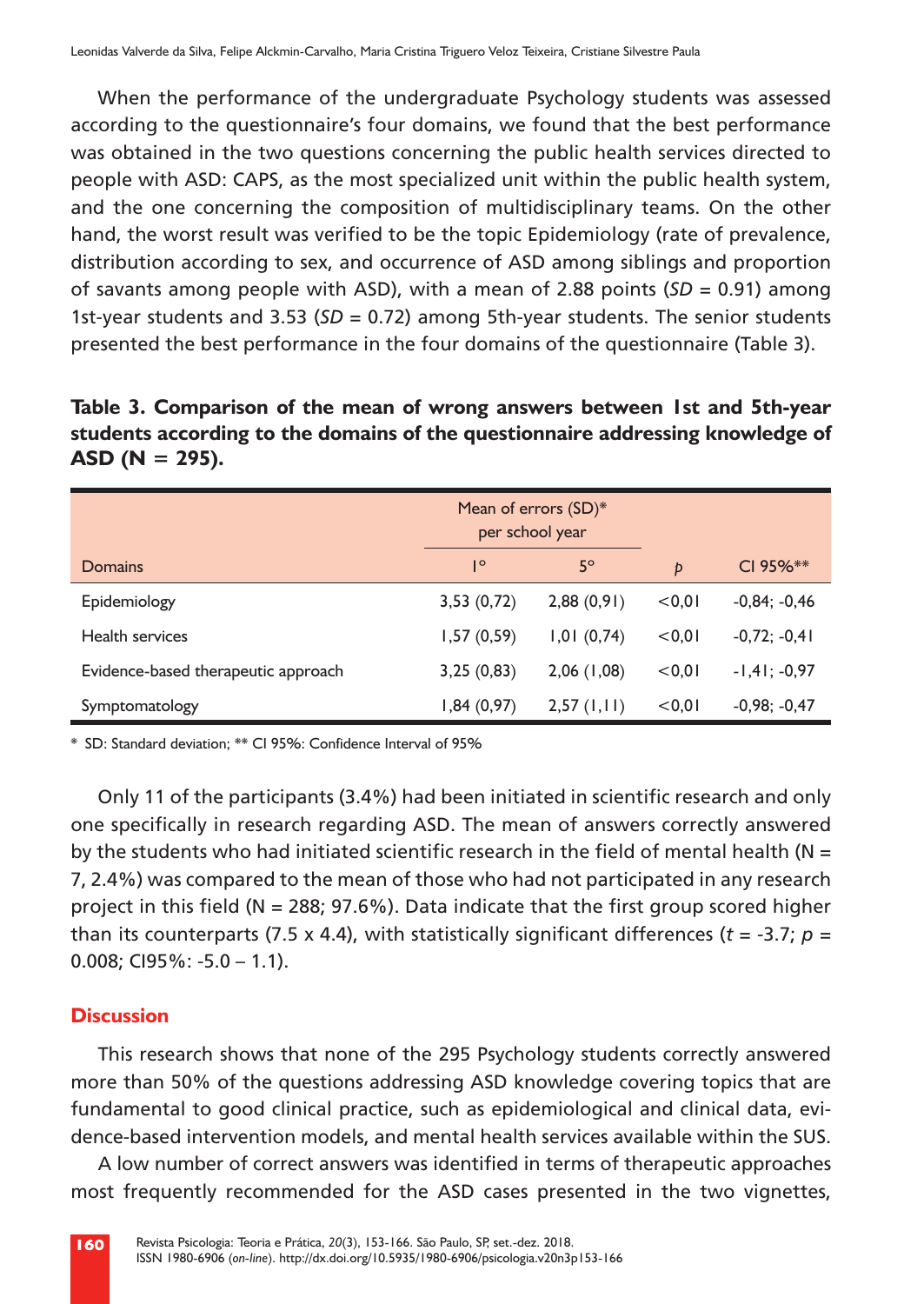suggesting that education provided in Psychology programs need to be improved in light of the health needs of current society. Interestingly, a higher number of correct answers was found when this question was theoretical in nature; that is, 42.2% of the participants were able to tell that the behavioral approach is the therapy that presents the best evidence of efficacy in the treatment of ASD (Brentani et al., 2013; Reichow, 2012). These results show that the most general content on how to treat patients with ASD has been provided in Psychology programs; however, these programs need to provide an interface between theory and practice. Evidence-based practices are based on different models of ASD interventions, particularly behavioral approaches mainly implemented in the first years of life, such as Early Intensive Behavior Intervention (EIBI) (Reichow, 2012). The models that follow the Treatment and Education of Autistic and related Communication-Handicapped Children (ASDCCH method), as well as drug treatment for some secondary symptoms such as agitation (Brentani et al., 2013) and more recently the Early Start Denver Model (Vivanti et al., 2014) are some examples.

ASD does not present a single biological marker. For this reason, the diagnosis is established clinically and should be based on international classification manuals, such as the DSM and the ICD (Paula et al., 2012). There are various screening instruments used to diagnose children and that have been translated and adapted for the Brazilian context: the Autism Behavior Checklist (ABC); the Autistic Traits Assessment Scale (ATA); Autism Screening Questionnaire (ASQ); Childhood Autism Rating Scale (CARS); the Modified Checklist for Autism in Toddlers (M-CHAT) (Backes et al., 2014); the *Observação Estruturada para Rastreamento de Autismo* – OERA [The Structured Observation for Autism Screening] (Paula et al., 2017) and the Autism Mental Status Examination – AMSE (Galdino et al., 2018). At the same time, there are diagnostic instruments considered to be the "gold standard," mainly the Autism Diagnostic Interview-Revised (ADI-R) (Lord, Rutter, & Le Conteur, 1994) and the Autism Diagnostic Observation Schedule-Generic (ADOS) (Lord, Rutter, Dilavore, & Risi, 1999). The ADI-R has been already validated for Brazil and, even though there is a Brazilian version of the ADOS, it is undergoing a validation process (Marques & Bosa, 2015). Note that even after validation, the use of the ADOS and ADI-R is recommended in specific situations because the material has to be bought directly from the American publishing company and they are also high-cost and require long-duration specialized training, restricting their use on a large scale.

Another piece of information that deserves to be highlighted refers the students' lack of knowledge concerning screening scales available in Brazil; 97.8% of the participants were unable to report this information. Both within private clinics and within the SUS, psychologists have one of the essential responsibilities, which is to detect ASD signs/symptoms as early as possible and, for this reason, they need to be aware of validated tools that can aid this process. Results indicate that both Psychology students and psychologists who have attained a degree lack the knowledge and/or the habit of using more systematized measures in their practices. A previous study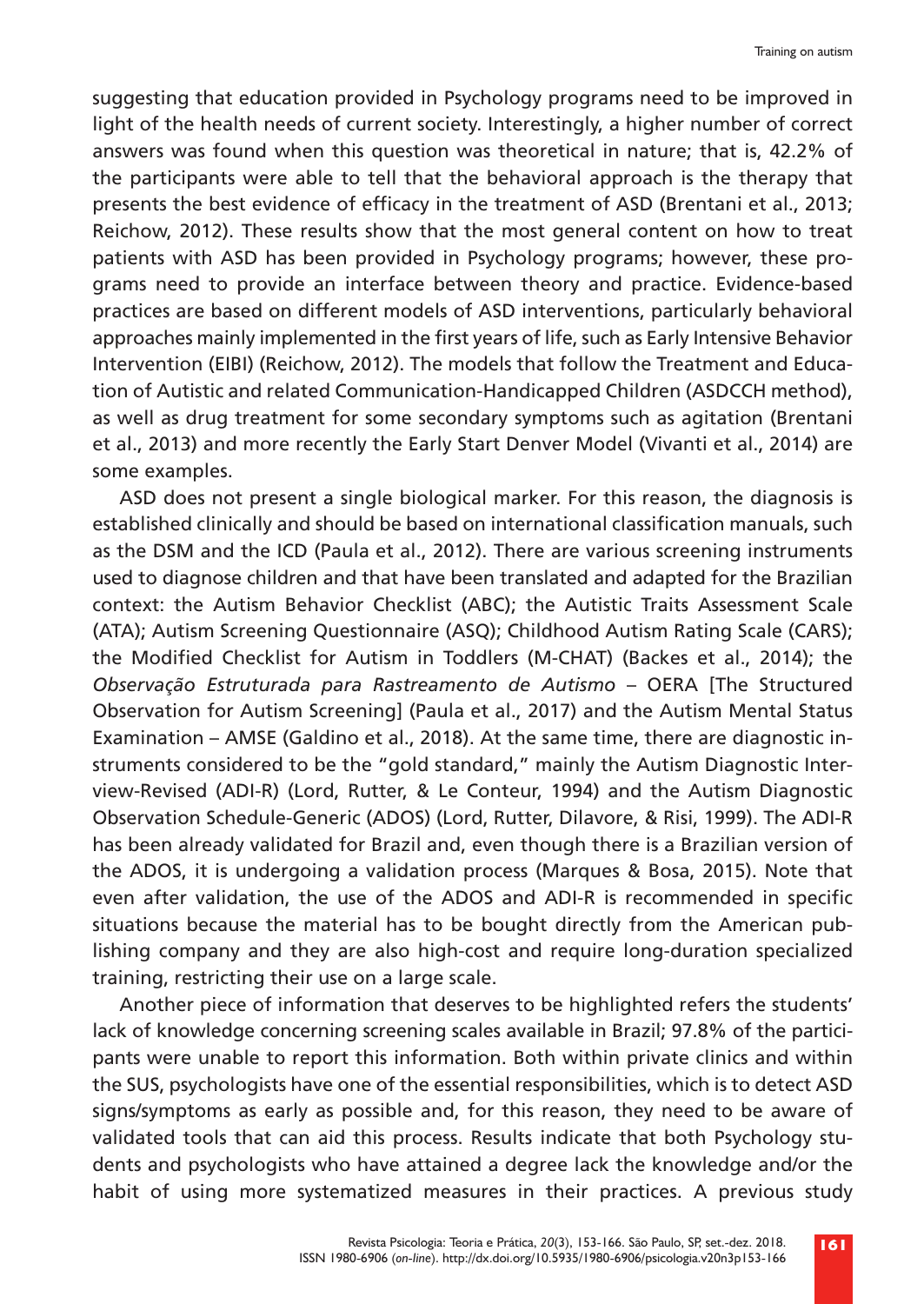assessing practice with psychological tests in a sample of 214 psychologists reveals that a significant portion of these professionals, 29.9% ( $N = 64$ ), do not systematically use these assessment instruments (Noronha, 2002). At the same time, it is important to keep in mind that there are various studies on screening instruments adapted to Brazil with good psychometric properties to identify ASD (Backes, Mônego, Bosa, & Bandeira, 2014; Zaqueu, Teixeira, Alckmin-Carvalho, & Paula, 2015). These instruments have also been disseminated in protocols and documents made available by the government at no cost but to which Psychology students seem to lack access. These results found in a sample of students of Sao Paulo are a warning that concerns the education provided in the state and in other regions of the country, because specialized training is not the focus of most Psychology programs, as it is not the focus of programs in other health fields.

Most of this study's participants (89.8%) did not have knowledge concerning ASD epidemiological data, such as rate of prevalence, incidence according to sex, and occurrence of ASD among siblings. Epidemiological data are essential to planning diagnostic services and interventions, as well as to train human resources (Paula et al., 2012). Psychologists who do not have this knowledge are not prepared to work in the public health system or in education. Additionally, it is a concern that psychologists are not well-informed about recent studies, indicating there is an increased risk among family members of individuals with ASD (Zwaigenbaum et al., 2009).

Considering the importance of psychologists in the assistance provided to families of children with ASD, these professionals are expected to develop skills to treat children and handle the demands of families during their training years, as studies show the central role of parents in identifying and providing care to children with ASD (Bordini et al., 2014; Zanon, Backes, & Bosa, 2014). Thus, this study suggests that the topic of ASD epidemiology should be addressed in courses such as psychopathology, health psychology, and those in the field of research.

When the performance of students was compared according to the course year of the students, the 5th-year students scored better than the 1st-year students, with statistically significant differences in 14 of the 16 questions. This result is positive, as it shows increased knowledge, probably linked to the acquisition of scientific knowledge regarding ASD accruing from a content addressed by professors and/or by other academic activities. Note, however, the proportion of correct answers; none of the 295 participants answered more than 12 out of 16 questions correctly. ASD is a disorder that demands accurate knowledge of expected developmental milestones so that early identification is possible (Zanon et al., 2014) and, considering the important role played by psychologists in assisting people with ASD, the results fall short of expectations. Unfortunately, these results are in agreement with those reported in the literature, which, in general, indicate there is dissatisfaction with the general training provided by Psychology programs in Brazil; these programs are, then, considered to be deficient both in technical and in epistemological-scientific terms (Lisboa & Barbosa, 2009). The authors analyzed the curricula of 396 programs in all regions of Brazil and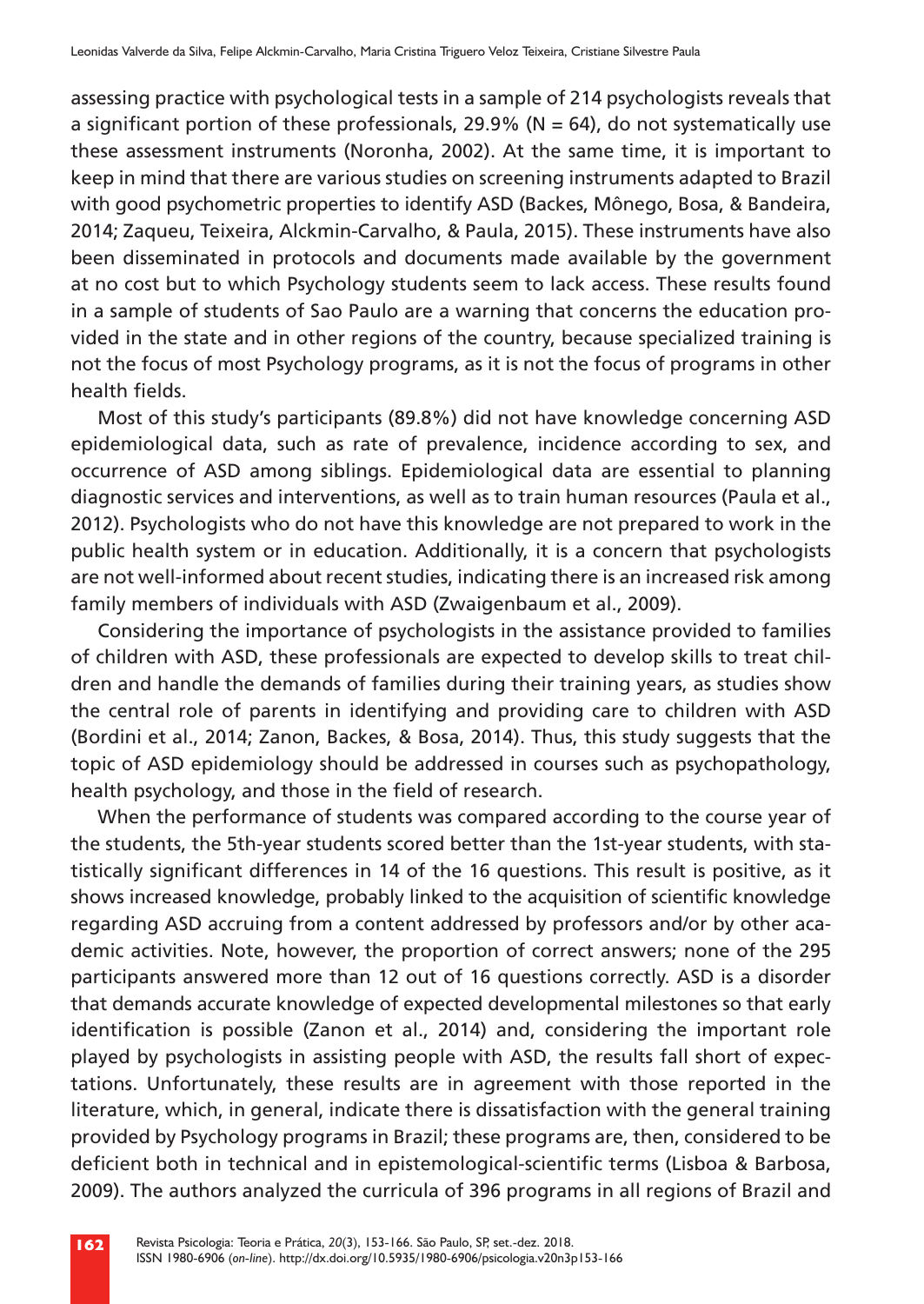verified there is a large number of Psychology colleges that have not seen quality improvement since the 1990s. Such a deficit is not exclusive to Psychology programs, as another study found the same gap in the training provided to students from the medical program of a college in Rio Grande do Sul, Brazil (Muller, 2012).

In general, this study's results indicate there is a need to improve the curriculum of undergraduate Psychology programs while considering curricular models that more clearly establish the connection between theory and practice (Abdalla, Batista, & Batista, 2008), without disregarding new scientific discoveries concerning the approach to and intervention in mental health problems. The goal is that, upon completion of their training, Psychology students are able to play an important role in public health services and also in education, being prepared to identify the early signs of ASD, as well as other childhood disorders.

It is known that Psychology training in Brazil has a general and interdisciplinary nature based on a common core established in the national curricular guidelines. On the one hand, it is a profession that is able to practice in different contexts, considering social and human rights' needs, aiming to promote the quality of life of individuals, groups, organizations, and communities (Ministério da Educação, 2011). On the other hand, the different undergraduate programs have the autonomy to choose the theoretical-methodological orientation that will ground the training of future professionals in the field (Silva Baptista, 2010). This duality generates conflicts depending on the theoretical-methodological choice that is emphasized during the program, in not all areas of the professional practice of a psychologist can be covered during undergraduate studies. Additionally, there is a certain level of resistance against evidence-based practices being taught to Psychology students in Brazil, even though authors have identified gaps in the guidelines concerning the practice of psychologists in the field of mental health, suggesting there is a common core that is more suitable for encouraging adaptation to the current demands of society (Ribeiro & Luzio, 2008).

This study's last result highlights the relevance of research during undergraduate studies, considering that those who had initiated scientific research in the field of mental health scored better than those who had not to that point been involved with any research project in the field (7.5 correct answers x 4.4 correct answers; *p* < 0.01). In 2014, the Brazilian National Council for Scientific and Technological Development (CNPq) distributed 49,045 scholarships directed to all modalities (Master's degree, doctoral program, scientific research initiation, etc.); 41.11% of these were directed to scientific research initiation (20,164 scholarships). Data provided by the National Institute of Educational Studies and Research Anísio da Teixeira (INEP) shows that the number of students enrolled in Brazilian Psychology programs in the same year was 179,892, while a total of 2,625 (1.45%) scholarships were distributed (Instituto Nacional de Estudos e Pesquisas Educacionais Anísio Teixeira, 2014). These results show that a minimal portion of these students, lower than the share identified in this study, have this experience. Thus, there is a need to increase investment in the field with research incentive programs during undergraduate studies.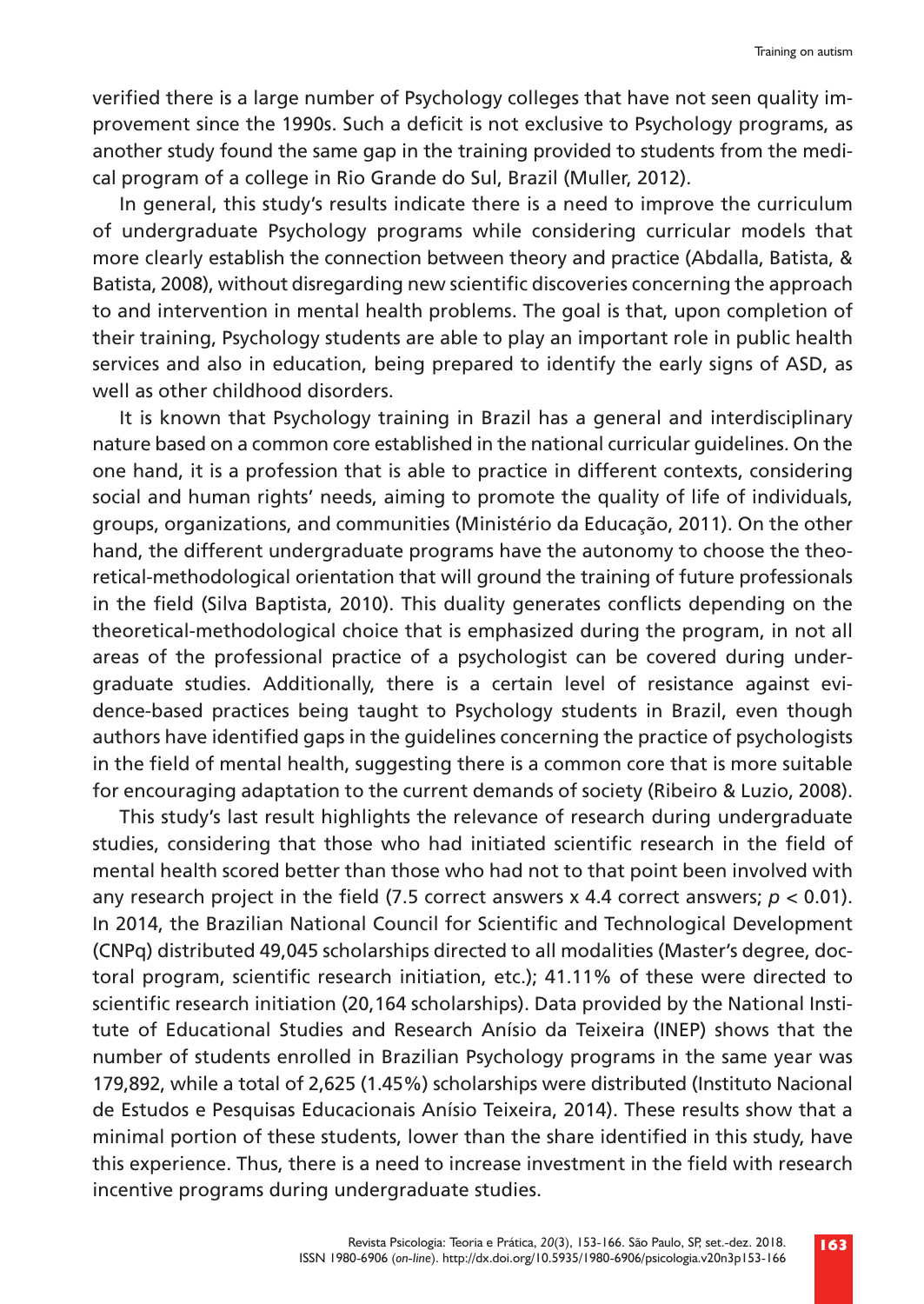Additionally, in accordance with the results presented here, authors indicate that initiating scientific research is a factor that contributes to the integral training of psychologists. According to Cruces & Maluf (2007), the need for improved qualification, as provided in the national curricular guidelines for undergraduate Psychology programs, has encouraged an increase in the production of research during undergraduate studies. Such effort, however, has not been sufficient to meet the demand for professionals graduating every year given the low student/CNPq scholarship ratio.

Finally, this study contributes to this field of knowledge but presents some limitations: (1) a convenience sample was used, so that the sample does not represent the students of private universities in the city of Sao Paulo and, for this reason, the findings reported here should be viewed with caution as they do not represent the level of knowledge concerning ASD held by the undergraduate students of other institutions; (2) so far, the questionnaire developed by the authors does not present evidence of validity, which decreases the study's internal validity. Future research is needed to address the validation of this questionnaire intended to measure knowledge of ASD; (3) indirectly assessing one's knowledge of ASD through a questionnaire does not ensure that the knowledge reported accrues from the programs' content or from other sources of information; (4) students who had completed their research projects did not report what the activity was or the time they had dedicated to it. Future research could address these aspects, as they could improve understanding regarding the role of scientific research initiation on these students' levels of knowledge compared to those who did not have such an experience. The limitations reported here do not belittle the results found but should be addressed in future studies to provide new contributions in the field of ASD.

# **References**

- Abdalla, I. G., Batista, S. H., & Batista, N. A. (2008). Desafios do ensino de Psicologia clínica em cursos de psicologia. *Psicologia: Ciência e Profissão*, *28*(4), 806–819. doi:10.1590/S1414-98932008000400012
- American Psychiatric Association (2013). *Diagnostic and statistical manual of mental disorders* (5th ed.). Arlington, VA: American Psychiatric Association.
- Backes, B., Mônego, B. G., Bosa, C. A., & Bandeira, D. R. (2014). Psychometric properties of assessment instruments for autism spectrum disorder: a systematic review of Brazilian studies. *Jornal Brasileiro de Psiquiatria*, *63*(2), 154–164. doi:10.1590/ 0047-2085000000020
- Bordini, D., Cavicchioli, D., Cole, C., Asevedo, G., Machado, F., & Paula, C. (2014). *Entendendo o autismo: uma visão atualizada da clínica ao tratamento.* São Paulo: Conectfarma.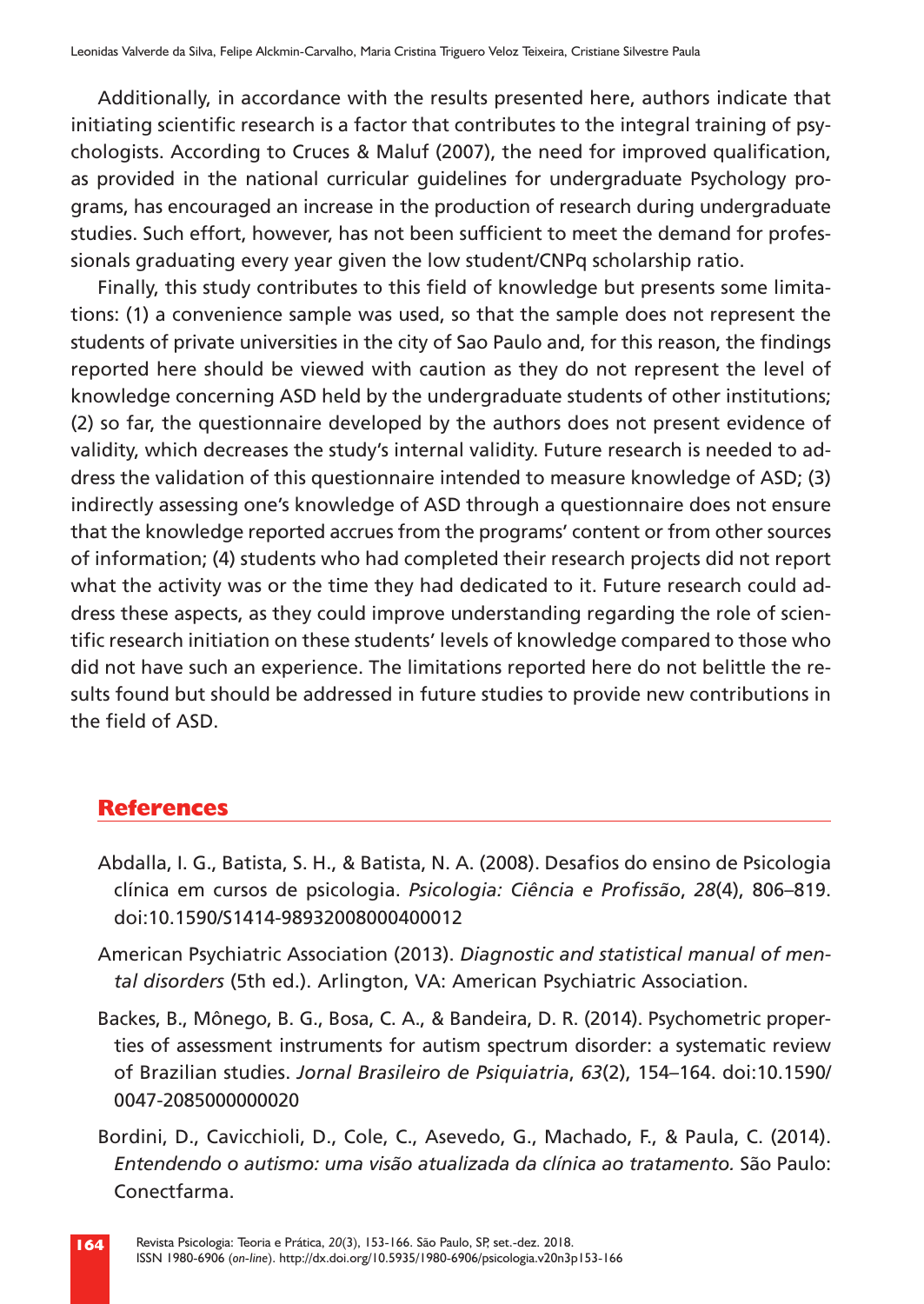- Brentani, H., Paula, C. S. de, Bordini, D., Rolim, D., Sato, F., Portolese, J., … McCracken, J. T. (2013). Autism spectrum disorders: an overview on diagnosis and treatment. *Revista Brasileira de Psiquiatria*, *35*(supl. 1), S62–S72. doi:10.1590/15 16-4446-2013-S104
- Cruces, A. V. V., & Maluf, M. R. (2007). Psicólogos recém-formados: oportunidades de trabalho e atuação na área educacional. In H. Campos (Org.), *Formação em Psicologia Escolar: realidades e perspectivas* (pp.163–210). Campinas, SP: Alínea.
- Galdino, M. P., Pegoraro, L. F. L., Saad, L. O., Grodberg, D., & Celeri, E. H. R. V. (2018). Evidence of validity of the Autism Mental Status Examination (AMSE) in a Brazilian sample. *Journal of Autism and Developmental Disorders*. [Epub ahead of print] doi:10.1007/s10803-018-3530-0
- Instituto Nacional de Estudos e Pesquisas Educacionais Anísio Teixeira (2014). *Sinopses estatísticas da educação superior – graduação.* Brasilia: Inep. Recuperado em 12 outubro, 2018, de http://portal.inep.gov.br/web/guest/sinopsesestatisticas-da-educacao-superior
- Lisboa, F., & Barbosa, A. (2009). Formação em Psicologia no Brasil: um perfil dos cursos de graduação. *Psicologia Ciência e Profissão*, *29*(4), 718–737. doi:10.1590/ S1414-98932009000400006.
- Lord, C., Rutter, M., Dilavore, P., & Risi, S. (1999). *Autism Diagnostic Observation Schedule*. Los Angeles, CA: Western Psychological Services.
- Lord, C., Rutter., M., & Le Couter, A. (1994). Autism Diagnostic Interview-Revised: a revised version of a diagnostic interview for caregivers of individuals with possible pervasive developmental disorders. *Journal of Autism and Developmental Disorders*, *24*(5), 659–685.
- Marques, D. F., & Bosa, C. A.(2015). Protocolo de avaliação de crianças com autismo: evidências de validade de critério. *Psicologia: Teoria e Pesquisa*, *31*(1), 43–51. doi:https://dx.doi.org/10.1590/0102-37722015011085043051
- Ministério da Educação (2011). Resolução n. 5 de Diretrizes Curriculares Nacionais para os cursos de graduação em Psicologia. Recuperado em 12 outubro, 2018, de http://portal.mec.gov.br/index.php?option=com\_docman&view=download& alias=7692-rces005-11-pdf&category\_slug=marco-2011-pdf&Itemid=30192
- Muller, C. (2012). *Conhecimento acerca do autismo em uma universidade do Rio Grande do Sul*. Dissertação de mestrado, Universidade Federal do Rio Grande do Sul, Porto Alegre, RS, Brasil.
- Noronha, A. P. P. (2002). Os problemas mais graves e mais freqüentes no uso dos testes psicológicos. *Psicologia: Reflexão e Crítica*, *15*(1), 135–142. doi:10.1590/S0 102-79722002000100015
- Paula, C. S., Belisásio, J. F., Filho, & Teixeira, M. C. T. V. (2016). Estudantes de Psicologia concluem a graduação com uma boa formação em autismo? *Psicologia: Teoria e Prática*, *18*(1), 206–221. doi:10.15348/1980-6906/psicologia.v18n1p206-221